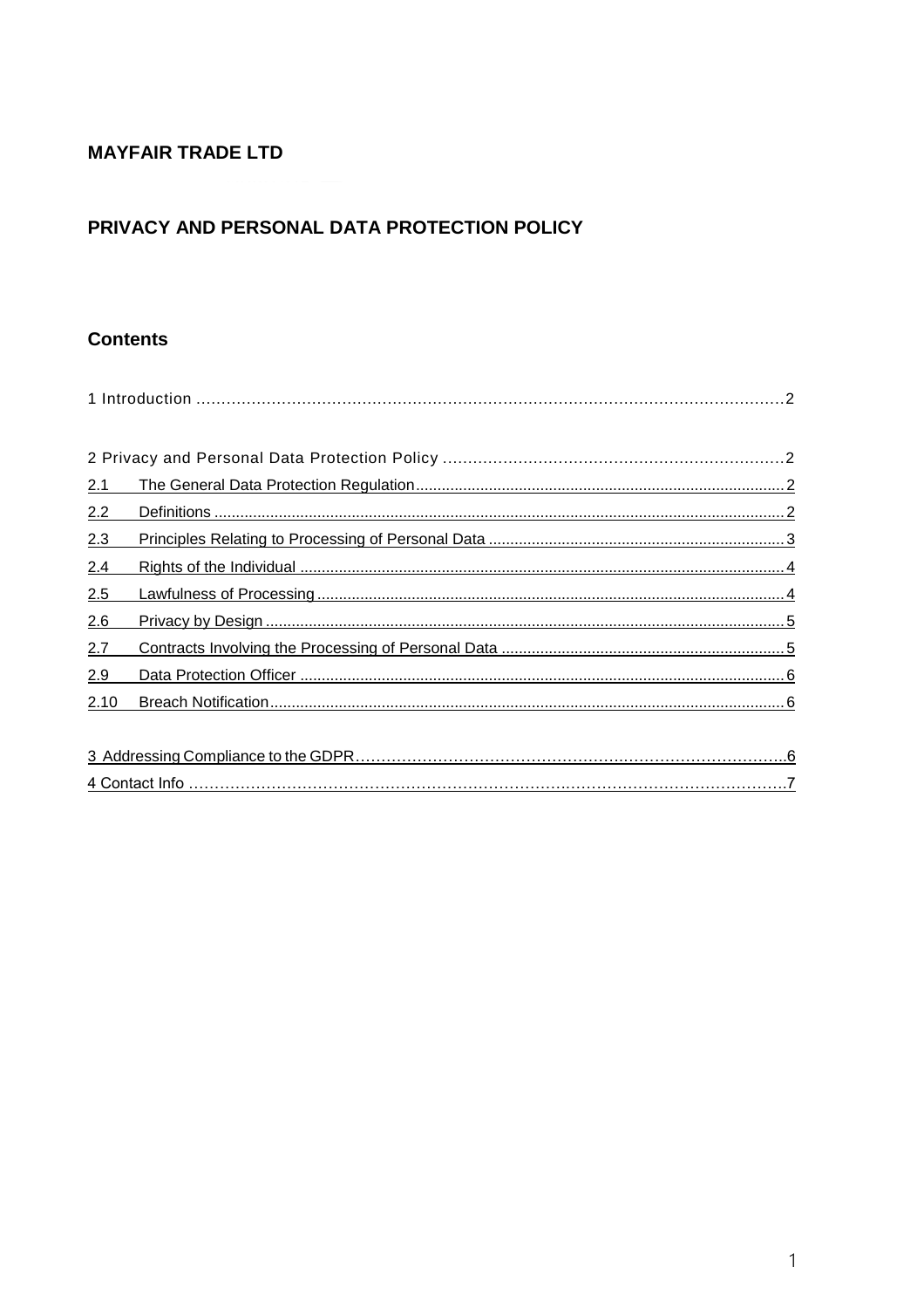# <span id="page-1-0"></span>**1 Introduction**

In its everyday business operations Mayfair Trade Ltd makes use of a variety of data about identifiable individuals, including data about:

- Current, past and prospective employees
- Customers
- Users of its websites
- Other stakeholders

In collecting and using this data, our company is subject to a variety of legislation controlling how such activities may be carried out and the safeguards that must be put in place to protect it.

The purpose of this policy is to set out the relevant legislation and to describe the steps Mayfair Trade Ltd is taking to ensure that it complies with it.

This control applies to all systems, people and processes that constitute the organization's information systems, including board members, directors, employees, suppliers and other third parties who have access to Mayfair Trade Ltd systems.

# <span id="page-1-1"></span>**2 Privacy and Personal Data Protection Policy**

#### <span id="page-1-2"></span>**2.1 The General Data Protection Regulation**

The General Data Protection Regulation 2016 (GDPR) is one of the most significant pieces of legislation affecting the way that Mayfair Trade Ltd carries out its information processing activities. It is Mayfair Trade Ltd policy to ensure that our compliance with the GDPR and other relevant legislation is clear and demonstrable at all times.

#### <span id="page-1-3"></span>**2.2 Definitions**

There are a total of 26 definitions listed within the GDPR and it is not appropriate to reproduce them all here. However, the most fundamental definitions with respect to this policy are as follows:

#### *Personal data* is defined as:

*any information relating to an identified or identifiable natural person ('data subject'); an identifiable natural person is one who can be identified, directly or indirectly, in particular by reference to an identifier such as a name, an identification number, location data, an online identifier or to one or more factors specific to the physical, physiological, genetic, mental, economic, cultural or social identity of that natural person;*

#### *'processing'* means:

any operation or set of operations which is performed on personal data or on sets of *personaldata, whether or not by automated means, such as collection, recording, organisation, structuring, storage,adaptation or alteration, retrieval, consultation, use,*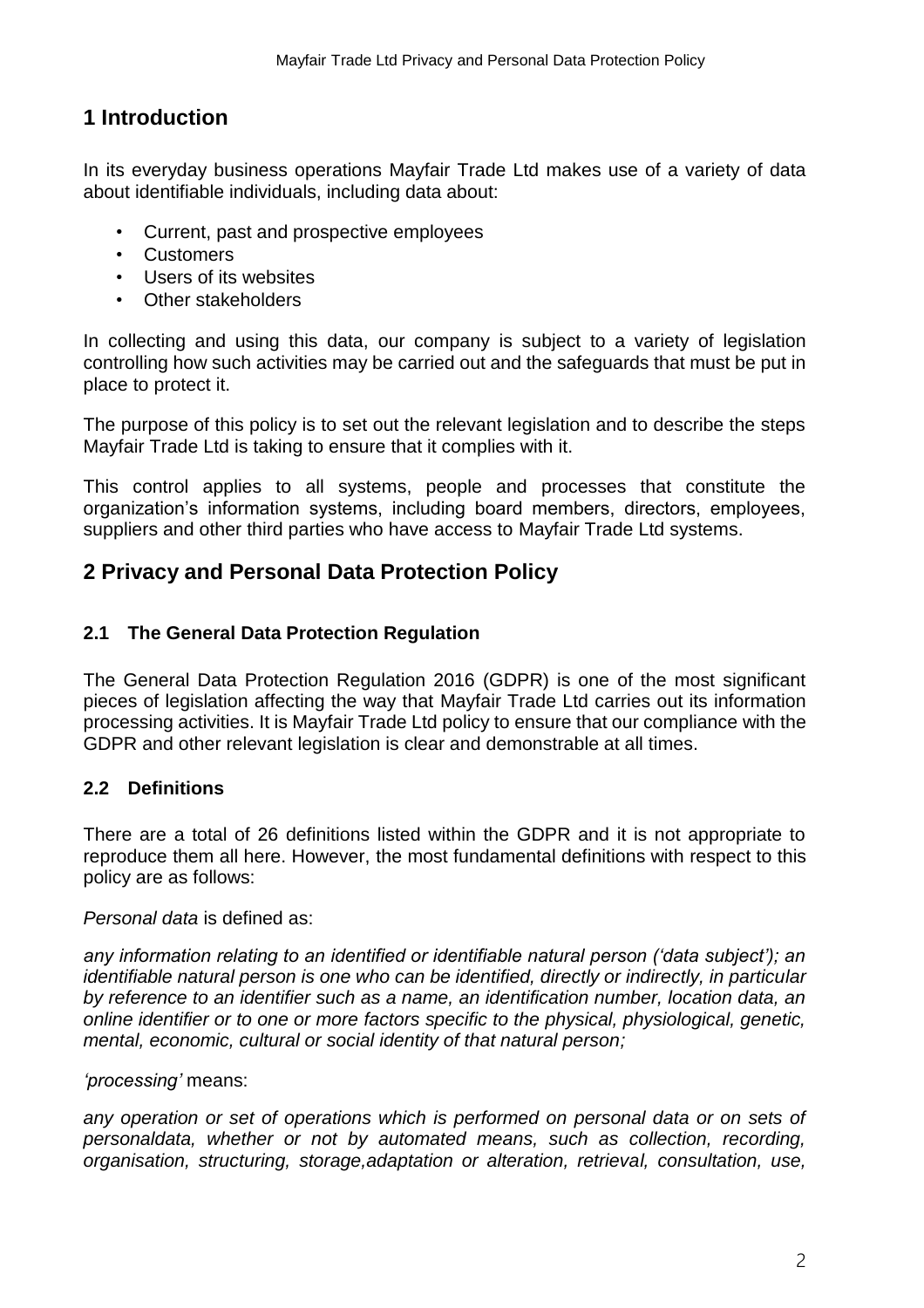*disclosure by transmission, dissemination or otherwise makingavailable, alignment or combination, restriction, erasure or destruction;*

*'controller'* means:

*the natural or legal person, public authority, agency or other body which, alone or jointly with others, determines the purposes and means of the processing of personal data;* 

#### <span id="page-2-0"></span>**2.3 Principles Relating to Processing of Personal Data**

There are a number of fundamental principles upon which the GDPR is based.

These are as follows:

#### *1. Personal data shall be:*

*(a) processed lawfully, fairly and in a transparent manner in relation to the data subject ('lawfulness, fairness and transparency');*

*(b) collected for specified, explicit and legitimate* purposes *and not further processed in a manner that is incompatible with those purposes; further processing for archiving purposes in the public interest, scientific or historical research purposes or statistical purposes shall, in accordance with Article 89(1), not be considered to be incompatible with the initial* purposes *('purpose limitation);*

*(c) adequate, relevant and limited to what is necessary in relation to the purposes for which they are processed ('data minimization);*

*(d) accurate and, where necessary, kept up to date; every reasonable step must be taken to ensure that personal data that are inaccurate, having regard to the purposes for which they are processed, are erased or rectified without delay ('accuracy);*

*(e) kept in a form which permits identification of data subjects for no longer than is necessary for the purposes for which the personal data are processed; personal data may be stored for longer periods insofar as the personal data will be processed solely for archiving purposes in the public interest, scientific or historical research purposes or statistical purposes in accordance with Article 89(1) subject to implementation of the appropriate technical and organizational measures required by this Regulation in order to safeguard the rights and freedoms of the data subject ('storage limitation);*

*(f) processed in a manner that ensures appropriate security of the personal data, including protection against unauthorized or unlawful processing and against accidental loss, destruction or damage, using appropriate technical or organizational measures ('integrity and confidentiality).*

*2. The controller shall be responsible for, and be able to demonstrate compliance with, paragraph 1 ('accountability).*

Mayfair Trade Ltd will ensure that it complies with all of these principles both in the processing it currently carries out and as part of the introduction of new methods of processing such as new IT systems.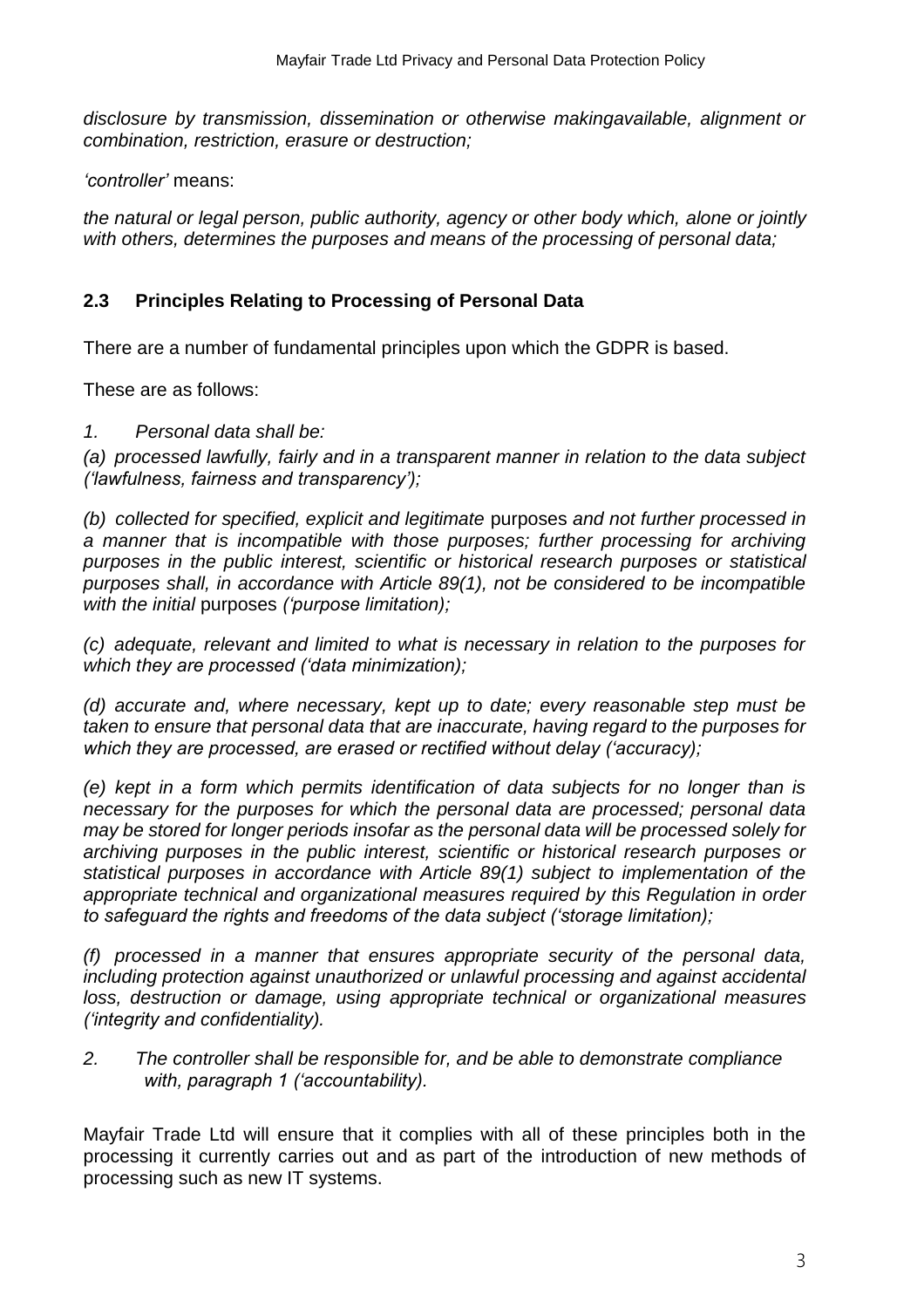#### <span id="page-3-0"></span>**2.4 Rights of the Individual**

The data subject also has rights under the GDPR. These consist of:

- 1. Τhe right to be informed
- 2. The right of access
- 3. The right to rectification
- 4. The right to erasure
- 5. The right to restrict processing
- 6. The right to data portability
- 7. The right to object
- 8. Rights in relation to automated decision making and profiling.

Each of these rights are supported by appropriate procedures within Mayfair Trade Ltd that allow the required action to be taken within the timescales stated in the GDPR.

#### <span id="page-3-1"></span>**2.5 Lawfulness of Processing**

There are six alternative ways in which the lawfulness of a specific case of processing of personal data may be established under the GDPR. It is Mayfair Trade Ltd policy to identify the appropriate basis for processing and to document it, in accordance with the Regulation. The options are described in brief in the following sections.

#### **2.5.1 Consent**

Unless it is necessary for a reason allowable in the GDPR, Mayfair Trade Ltd will always obtain explicit consent from a data subject to collect and process their data. Transparent information about our usage of their personal data will be provided to data subjects at the time that consent is obtained and their rights with regard to their data explained. This information will be provided in an accessible form, written in clear language and free of charge.

If the personal data are not obtained directly from the data subject then this information will be provided to the data subject within a reasonable period after the data are obtained and definitely within one month.

#### **2.5.2 Performance of a Contract**

Where the personal data collected and processed are required to fulfil a contract with the data subject, explicit consent is not required. This will often be the case where the contract cannot be completed without the personal data in question e g. a delivery cannot be made without an address to deliver to.

#### **2.5.3 Legal Obligation**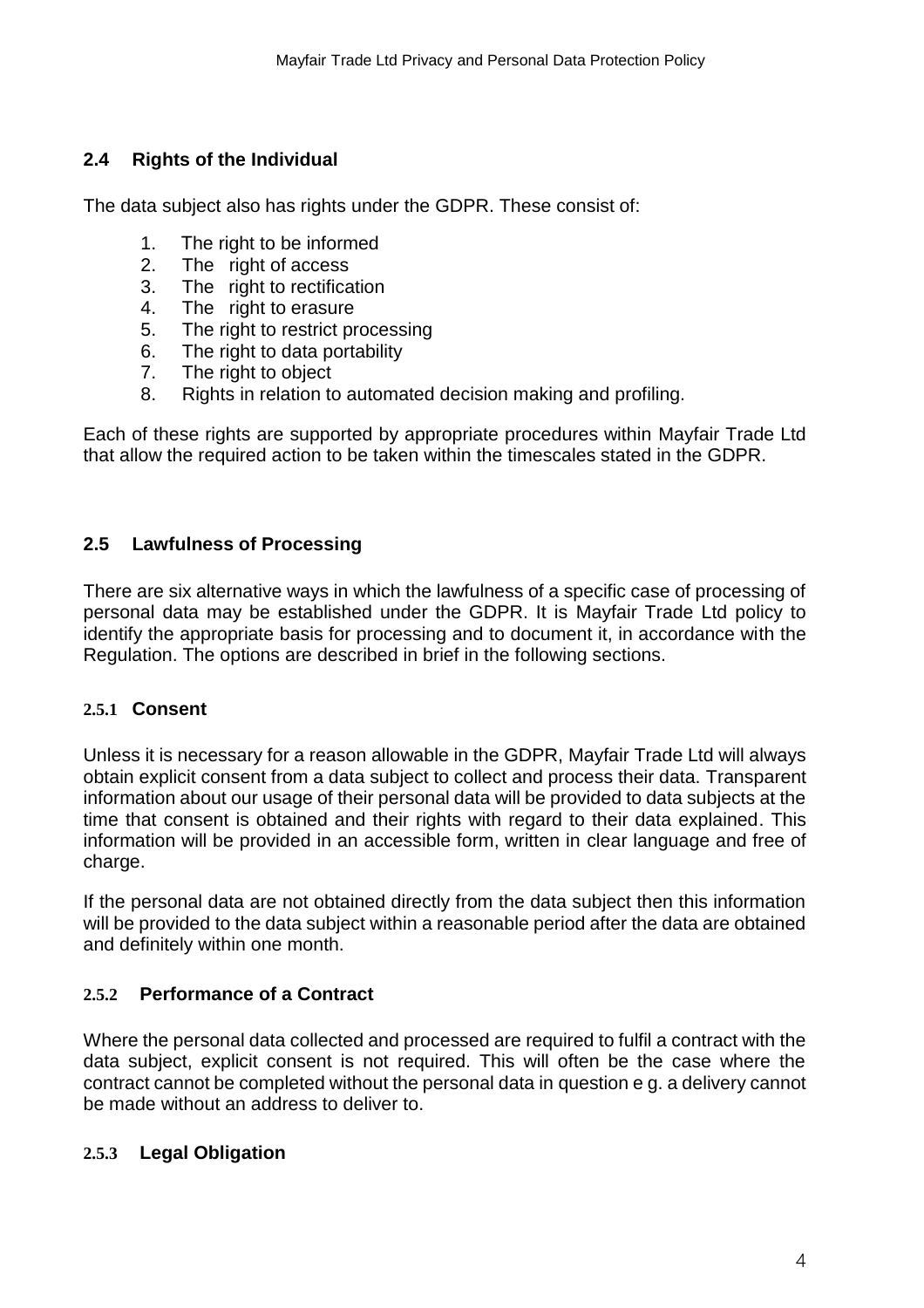If the personal data is required to be collected and processed in order to comply with the law, then explicit consent is not required. This may be the case for some data related to employment and taxation for example, and for many areas addressed by the public sector.

#### **2.5.4 Vital Interests of the Data Subject**

In a case where the personal data are required to protect the vital interests of the data subject or of another natural person, then this may be used as the lawful basis of the processing. Mayfair Trade Ltd will retain reasonable, documented evidence that this is the case, whenever this reason is used as the lawful basis of the processing of personal data. As an example, this may be used in aspects of social care, particularly in the public sector.

#### **2.5.5 Task Carried Out in the Public Interest**

Where Mayfair Trade Ltd needs to perform a task that it believes is in the public interest or as part of an official duty then the data subject's consent will not be requested. The assessment of the public interest or official duty will be documented and made available as evidence where required.

#### **2.5.6 Legitimate Interests**

If the processing of specific personal data is in the legitimate interests of and is judged not to affect the rights and freedoms of the data subject in a significant way, then this may be defined as the lawful reason for the processing. Again, the reasoning behind this view will be documented.

### <span id="page-4-0"></span>**2.6 Privacy by Design**

Mayfair Trade Ltd has adopted the principle of privacy by design and will ensure that the definition and planning of all new or significantly changed systems that collect or process personal data will be subject to due consideration of privacy issues including the completion of one or more data protection impact assessments.

Use of techniques such as data minimization and anonymization will be considered where applicable and appropriate.

#### <span id="page-4-1"></span>**2.7 Contracts Involving the Processing of Personal Data**

Mayfair Trade Ltd will ensure that all relationships it enters into that involve the processing of personal data are subject to a documented contract that includes the specific information and terms required by the GDPR.

#### **2.8 International Transfers of Personal Data**